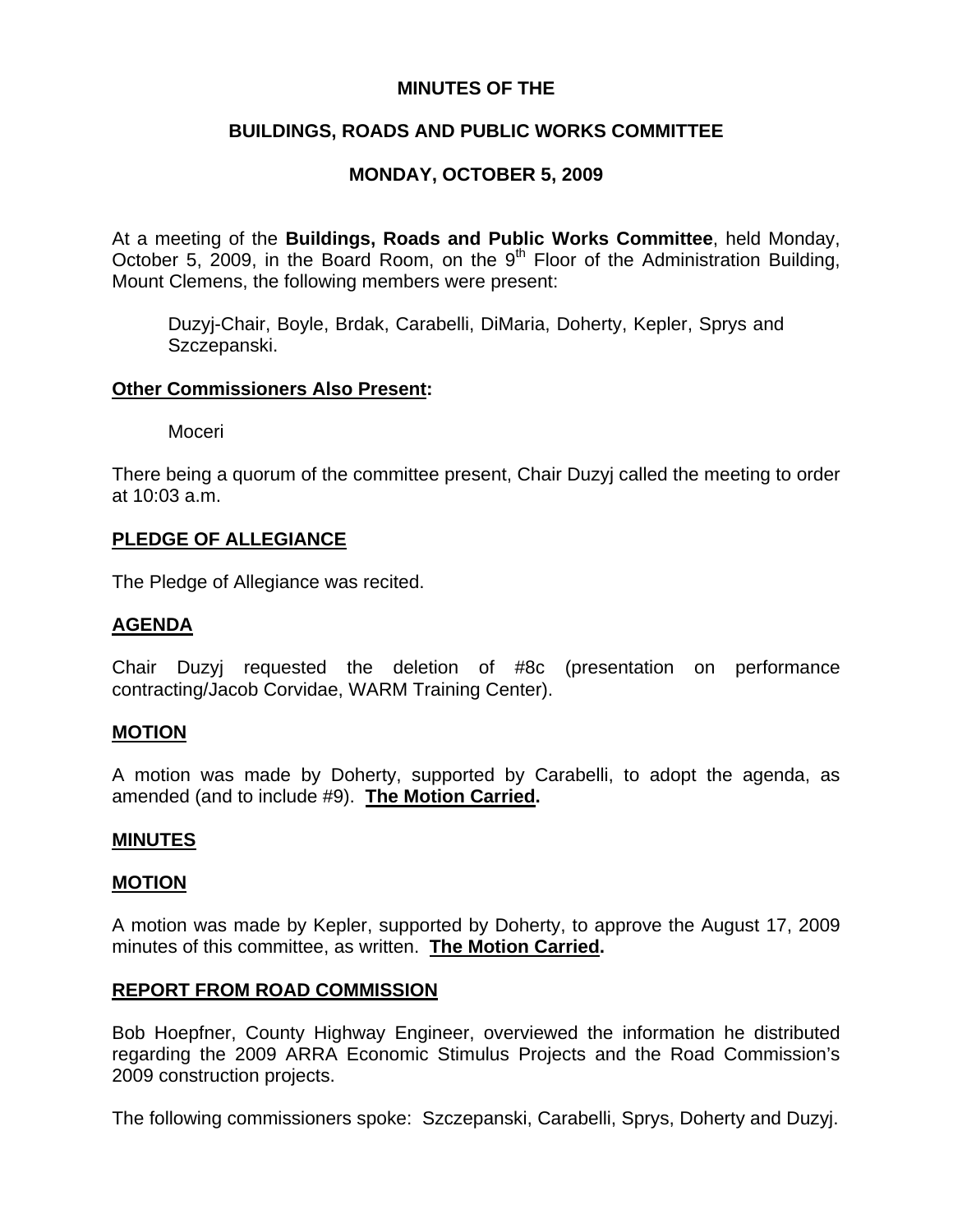## **MOTION**

A motion was made by Sprys, supported by Szczepanski, to receive and file the report provided by Mr. Hoepfner. **The Motion Carried.** 

## **REPORT FROM PUBLIC WORKS OFFICE**

Jim Pistilli, Assistant Chief Engineer, spoke about three state revolving fund projects at the Chapaton Drain and the Oakland/Macomb Interceptor Project.

The following commissioner spoke: Szczepanski.

Brent Avery, Operations Manager, Chapaton Pump Station, spoke about the Homeland Security Grant funds they received to address security issues at the Chapaton Drain and their other pump stations.

The following commissioner spoke: Sprys.

### **MOTION**

A motion was made by DiMaria, supported by Szczepanski, to receive and file the reports provided by Mr. Pistilli and Mr. Avery.

The following commissioner spoke: Duzyj.

Chair Duzyj called for a vote on the motion and **The Motion Carried.**

## **ITEMS WAIVED BY CHAIR OF AD HOC COMMITTEE ON ENERGY**

### **Update on Energy Conservation Initiatives**

Lynn Arnott-Bryks summarized various energy conservation measures that have taken place throughout county facilities, including replacement of lights and/or installation of motion censors, as well as water conservation initiatives.

The following commissioners spoke: Szczepanski and Duzyj.

### **MOTION**

A motion was made by Kepler, supported by Carabelli, to receive and file the report provided by Ms. Arnott-Bryks. **The Motion Carried.**